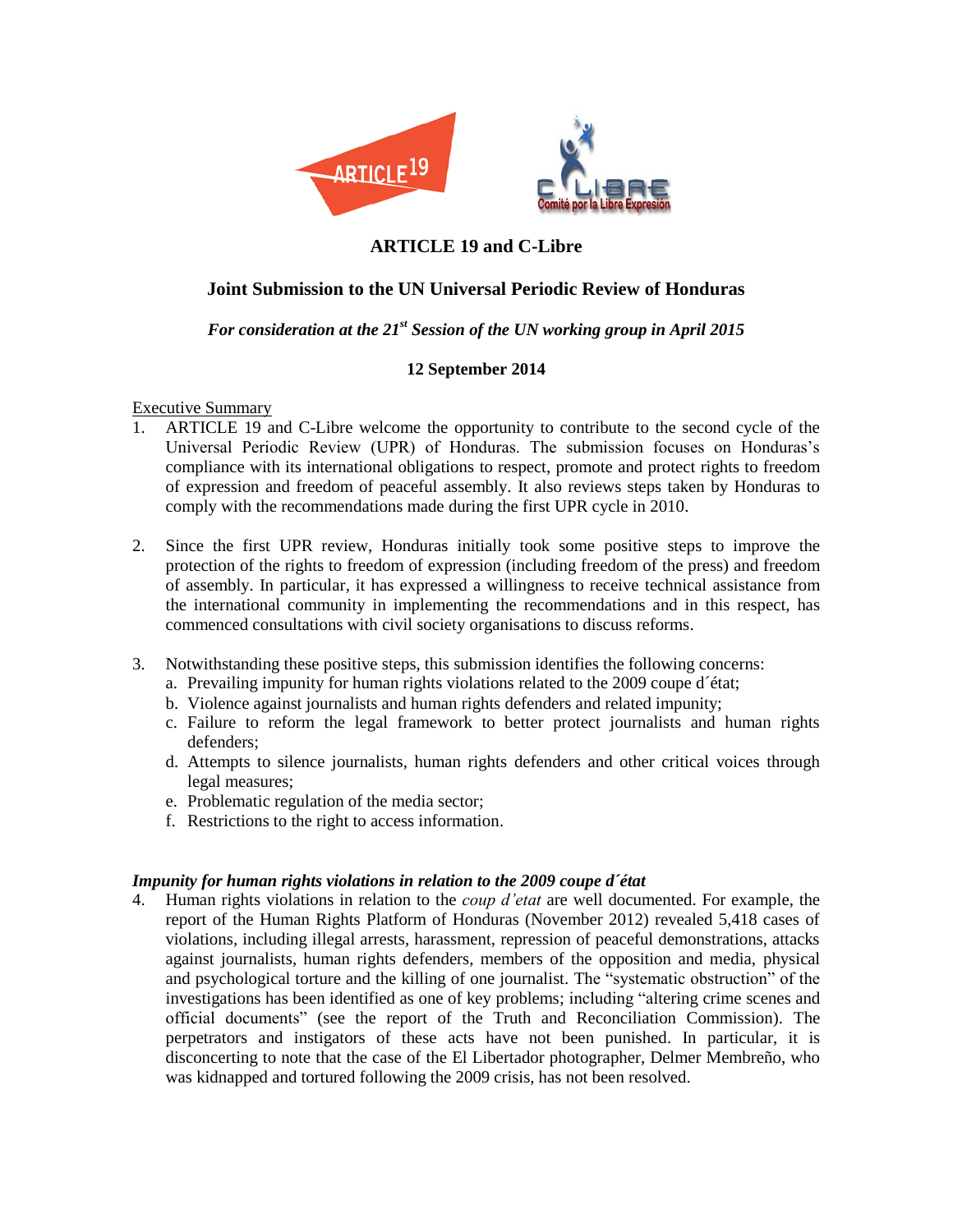#### *Violence against journalists and human rights defenders and related impunity*

- 5. Violence against journalists and human rights defenders remains an issue of concern. Since 2003, 47 journalists and media workers have died in violent or suspicious circumstances, of which 91% remain unpunished. According to the report of C-Libre, state agents continue to be the most recurrent perpetrators of attacks, including institutions such as the National Police, the Army, officials of the Municipal governments and Entities and Decentralized Central Government; since 25% of perpetrators are "unknown," it is possible that the actual number is higher.
- 6. Women human rights defenders are particularly vulnerable to attacks; for example, the 2012 report of the Mesoamerican Initiative of Women Rights Defenders documented 119 attacks against human rights defenders from which 95 were directed against women participating in social movements concerning land and the environment. The majority of these attacks have not yet been investigated. The case of the journalist and human rights defender, Dina Meza, is an example of such an attack. In 2012, she was forced to leave Honduras due to threats. She returned in 2013, but the threats have continued and have recently been increasing. She has not yet received a satisfactory response regarding the investigation into these threats from the authorities.
- 7. Supporters of the land movement and the defence of the environment are particularly susceptible to abuses, including judicial harassment, stigmatization and other threats to their psychological and physical integrity. For example, in the Bajo Aguán region, where land disputes cost the lives of at least 112 peasants during the last four years, harassment and threats against the community leaders have been documented. Although a Special Prosecution Office was created in 2014 to investigate human rights violations against the members of the Bajo Aguán community no charges have been filed against the perpetrators or the instigators of such acts. Meanwhile, the National Police continue to conduct forced evictions through the disproportionate use of force, harassment and threats against more than 300 families living in the region.

### *Failure to reform the legal framework to better protect journalists and human rights defenders*

- 8. The legal framework of Honduras contains a number of laws that fail to meet international freedom of expression standards and are used to silence critical voices:
	- Defamation remains a criminal offence in Honduras (Articles 155-161 of the Penal Code);
	- Article 415 of Penal Code imposes sanctions of imprisonment from 60-90 days and a fine of 800-1000 lempiras (43-53 US dollars) for dissemination of "false news" which may put in danger public order or damage the State's interests or reputation;"
	- The Law against the Finance of Terrorism (Decree 241/2010) contains a number of vague and overly broad terms that can be used to restrict the financing of civil society organisations by the international community and private foundations.
	- The 1958 Thought Manifestation Law (amended in 1971) imposes penalties for the broadcasting or publishing of defamatory content including in its commercial interests. This includes vague and broad terms such as "attack without evidence against commercial and industrial, domestic or foreign enterprises, for the simple urge to avenge wrongs or discredit individuals or institutions; blackmail advertising in all its manifestations." The Law also prohibits the circulation or promotion of "dissolving doctrines" that endanger the "foundations of the State" (Article 6). The vagueness of the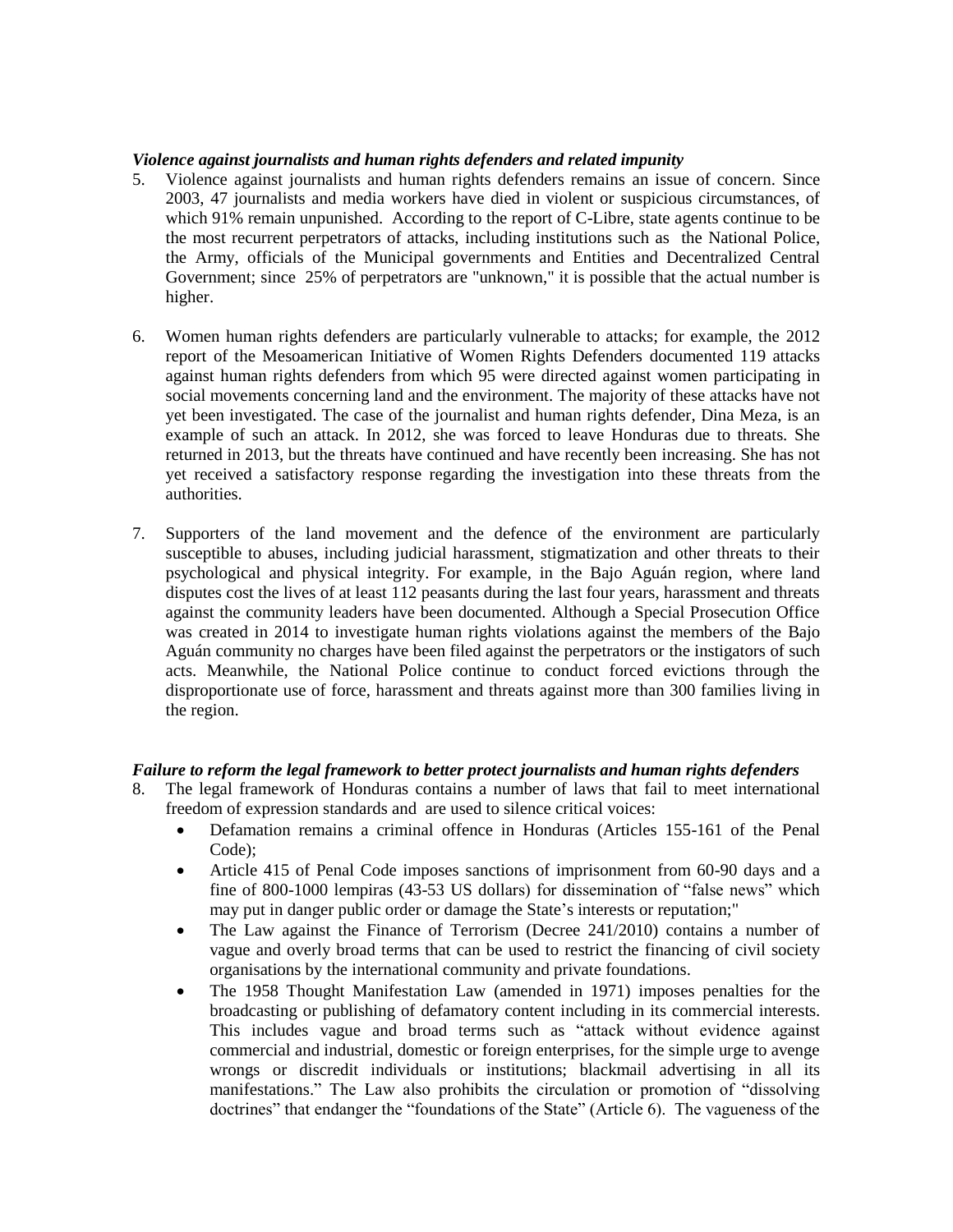law makes it susceptible to misuse and has had a chilling effect in investigative reporting and in the independent exercise of journalism.

9. Honduras has also failed to reform its legal framework on telecommunications. In August of 2013, President Porfirio Lobo submitted to the Congress a new Telecommunications Bill which included many of the international human rights standards and recommendations of the UN Special Rapporteur on freedom of expression, for example the legal recognition of community broadcasters, transparency in the allocation of frequencies and avoidance of media monopolies. The Bill has not yet been adopted and the amendments adopted during the parliamentary debate ignore the recommendations of the civil society.

## *Attempts to silence journalists, human rights defenders and other critical voices through legal measures*

- 10. During 2014, various forms of intimidation and harassment of journalists, human rights defenders and other dissenters have been on the increase, including surveillance of houses and offices, interception of private communications and legal proceedings against them. For example:
	- In June 2014, Albertina Manueles Pérez, correspondent for Radio Progreso, was charged with a crime of sedition for broadcasting a communiqué in which an indigenous community refused to recognize a mayor whose election they claimed was fraudulent. The charges were brought against her by the General Prosecutor Office despite the precautionary measures granted by the Inter-American Commission in 2009, 2010 and 2011.
	- Journalists from GloboTV have been specially affected by the application of criminal defamation. For example, Julio Ernesto Alvarado, a TV presenter, was sentenced by the Supreme Court to 16 months of imprisonment and the lifetime ban on working as a journalist in February of 2014 (the sentence was eventually reduced to a fine but the ban remains). In August of 2014, criminal charges against four other journalists of GloboTV were filed.

### *Regulation of media sector*

- 11. In July 2013, the National Commission of Telecommunications (CONATEL), a regulatory body, released a new regulation policy for community and social broadcasters. The regulation imposes a number of restrictions that repress rather than facilitate the operation and growth of this sector, including restricting the power of the transmission of community broadcasters (80- 100 Watts) and prohibiting the access and use of A.M. waves. Furthermore, the regulation does not contemplate the allocation of sufficient space in the electromagnetic spectrum to promote and guarantee diversity of media outlets, content and voices. It also explicitly forbids the social sector of the media from broadcasting political issues.
- 12. This regulation has had a detrimental effect on community and social broadcasters, especially those from minority groups. A vast number of community radios in Honduras are operated by indigenous communities as such, the overly restrictive regulation is obstructing the full exercise of the right of such groups to access and manage media outlets in their own language. These community broadcasters were already disadvantaged, for example, out of 160 broadcasting licenses granted by the CONATEL between July 2013 to September 2014, only 20 were allocated to community broadcasters out of the 45 applications submitted.